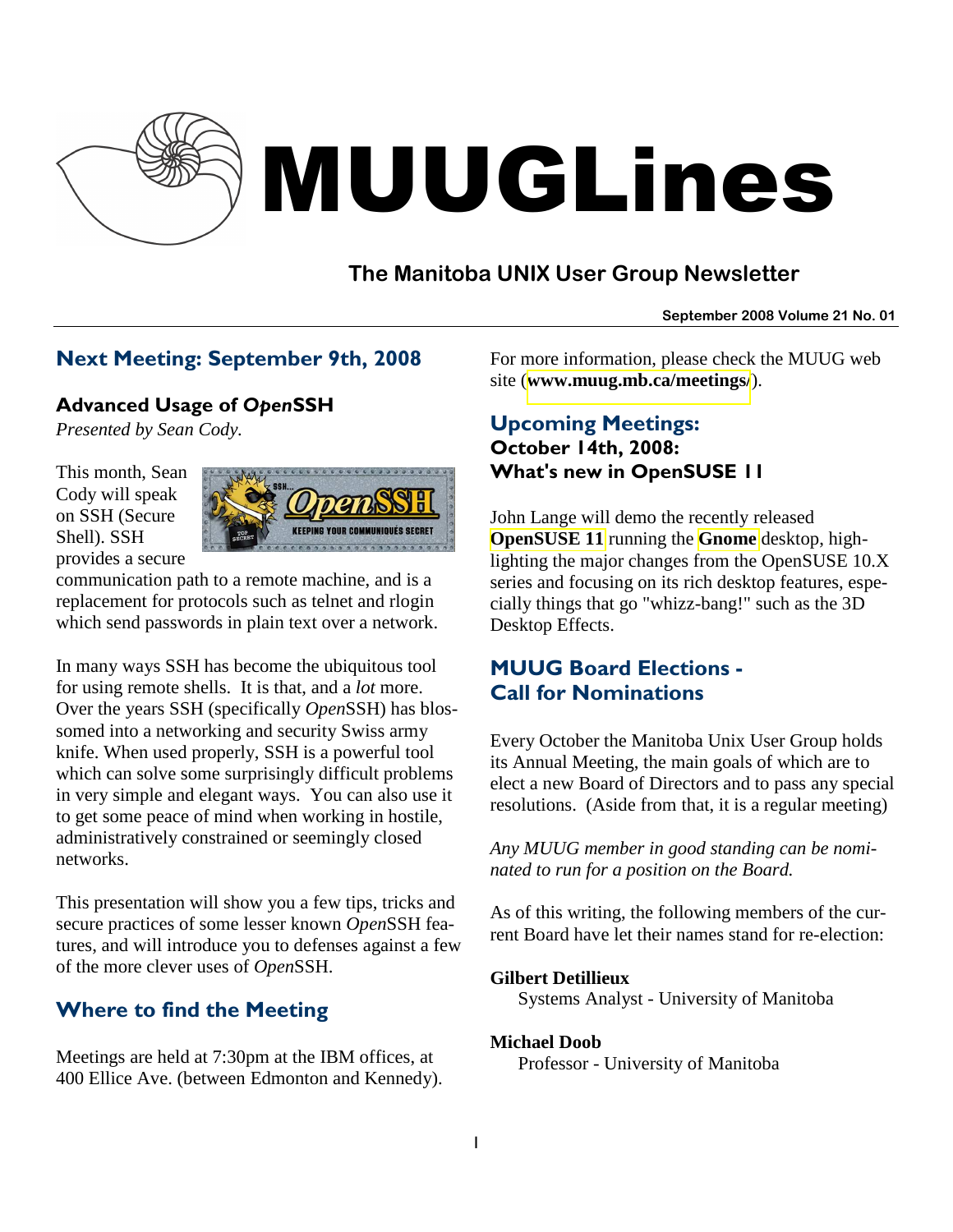**Kevin McGregor** Network Analyst - City of Winnipeg

**Montana Quiring** Systems Administrator - University of Manitoba

**Doug Shewfelt** Systems Specialist - City of Winnipeg

#### **Adam Thompson**

Consultant - athompso.net

Of course, this list is just a starting point. Any member in good standing of the group can be nominated simply by getting the support of one other member. If you feel you would like to contribute to the group by running for a board position, please don't hesitate to do so. (In fact, we'd like to see the number of board members increase.)

If you want to be nominated, or to nominate someone else, send a letter to the group's postal box or deliver it in person to a current board member. The letter must contain the name, title, and employer of the nominee, along with a short (100 word or so) biography, and must contain the signatures of the nominee and one other member. The letter must be received no later than September 30, 2008, which is 14 days prior to the October 14 meeting.

Although the by-laws require that the nominations be done in writing, with signatures, you can speed up the process by sending e-mail to **[election@muug.mb.ca](mailto:election@muug.mb.ca)**, with the above information, and sending the signed paper copy later. In this case, please include the email address of both the nominee and the supporter on the CC: list of the message, so that all parties concerned have a record of the communication.

Nominees should familiarize themselves with the MUUG bylaws, found here:

#### **<http://www.muug.mb.ca/pub/bylaws/>**

If you have any questions about the election or the nomination process, please contact Gilbert Detillieux,

either by phone (474-8161) during business hours, or by e-mail to **[election@muug.mb.ca](mailto:election@muug.mb.ca)** anytime.

Gilbert Detillieux Election Committee Chair

#### Summer News Roundup

#### Fixing DNS

Earlier this year, Dan Kaminsky found a vulnerability in the Domain Name System, which could enable an attacker to insert incorrect information into a server's DNS cache. This means that traffic that should be sent to one web site would be sent to a different site that could impersonate the real site.

Kaminsky quietly worked with several vendors to develop patches for DNS software. On July  $8<sup>th</sup>$ , he held a press conference where he announced that a problem exists, but that patches to DNS were available for immediate installation. In order to give administrators time to install these patches, he asked that people respect a 30-day period of silence where people wouldn't disclose the details of the bug, or speculate on the details of the bug. Unfortunately, people did start speculating, so administrators only had about two weeks before the details were publicly known, instead of the month that Kaminsky had requested.

When a computer wants to contact a particular server, it asks a name server for the address associated with that server's hostname. If the name server doesn't know the answer, it passes the question up to another name server (which in turn might query another name server). When the original name server gets an answer giving the hostname's address, it will add that information to its cache, and use the cached information for some time.

A name server may have several outstanding requests, so it assigns a query ID number to each request. When it receives a DNS response, it matches the query ID to its list of outstanding queries. If there is no corresponding outstanding request, it ignores the response. This means that when a server sends out a DNS query, an attacker may be able to slip in a false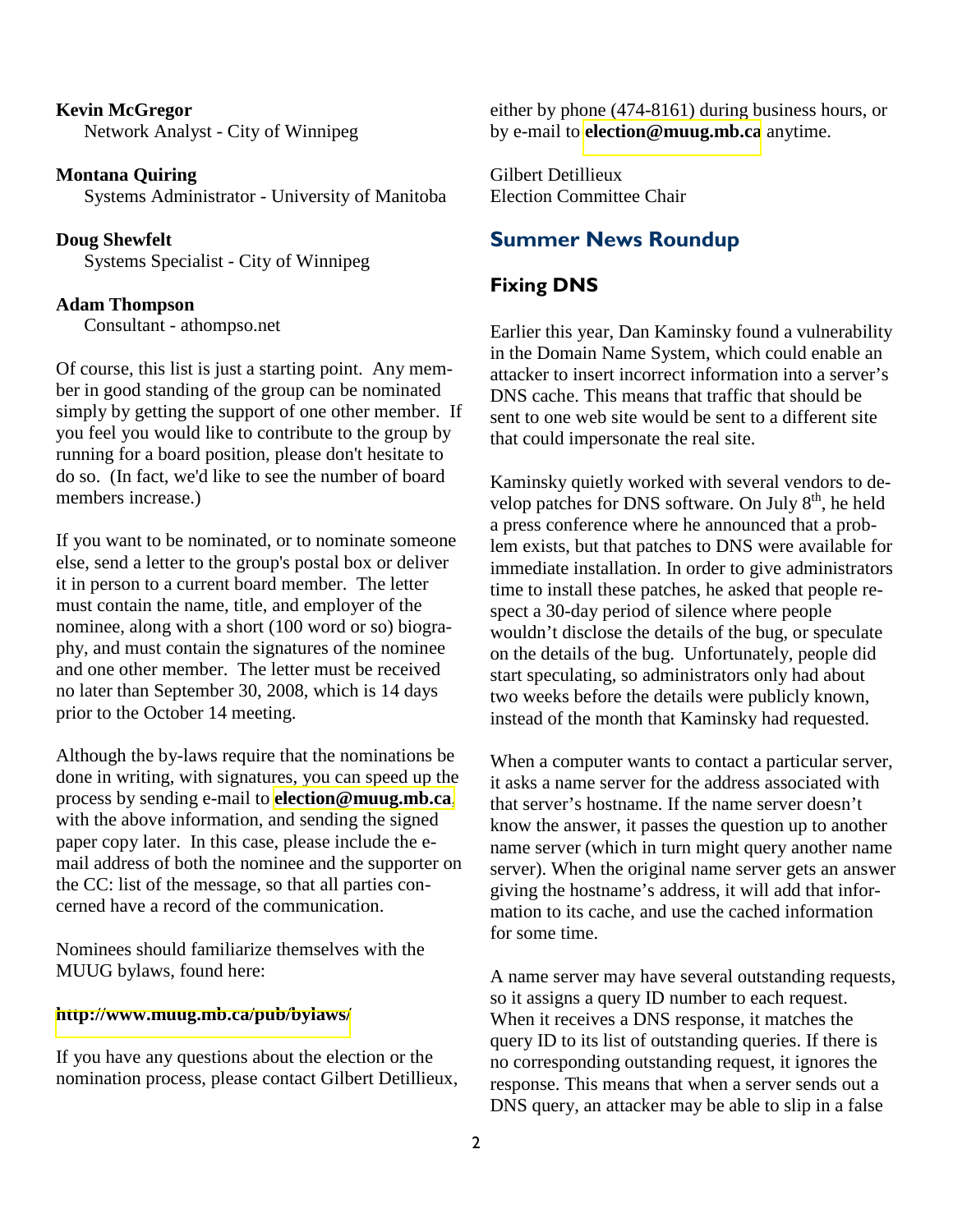response before the authentic reply arrives. In this case, the original name server will accept the false information, and ignore the true information.

To poison a name server's cache, the attacker would first request a host's address from a name server, which could trigger the victim name server to query another name server. The attacker would then flood the victim name server with false responses, hoping to get the victim name server to accept one of these responses.

The attacker would have to guess the query ID to success. Kaminsky showed that it would be relatively easy for the attacker to do this. The query ID is only 16 bits long; as well the pseudo-random number generator used by some versions of the DNS software produces predictable sequences.

Most of the DNS software used the same source port for outbound queries. These were patched to use a wider range of randomly assigned source ports. This meant that the attacker would have to guess both the port number and the query ID, which is much more difficult. Also, a name server could be modified to accept DNS responses only from trusted machines, and allow only trusted machines to request hostname addresses.

For more details, you can read "An Illustrated Guide to the Kaminsky DNS Vulnerability" at **[http://www.unixwiz.net/techtips/iguide-kaminsky](http://www.unixwiz.net/techtips/iguide-kaminsky-dns-vuln.html)[dns-vuln.html](http://www.unixwiz.net/techtips/iguide-kaminsky-dns-vuln.html)**.

Kaminsky has a small application that will test if your name server is patched. Go to his web site at **<http://www.doxpara.com/>**, and click on the "Check My DNS" button. This web site also has an embedded video of a world map showing the spread of the patch over time.

You can view his Powerpoint presentation at **[http://www.doxpara.com/DMK\\_BO2K8.ppt](http://www.doxpara.com/DMK_BO2K8.ppt)**, which talks about the DNS vulnerability, and then goes on to discuss more general security issues, including problems with how people use SSL.

# Fixing Old Bugs

An OpenBSD developer Otto Moerbeek has produced a new version of malloc, a memory allocation function. One of his testers reported that when the tester compiled a large C++ program, the compiler would fail with an "Internal Compiler Error" message when the tester used Moerbeeks new malloc. However, the compiler would work properly when it used the standard malloc function.

Moerbeek traced the problem to a buffer overflow bug in yacc. The bug apparently has been in BSD distributions since the earliest versions of the software. In fact, Moerbeek was able to find a variant of this bug in AT&T's Sixth Edition UNIX, which was released in 1975.

# Fixing Old Systems

California's fiscal year starts in July, but by August the state still hadn't passed its budget. To help conserve the state's cash reserves, Governor Arnold Schwarzenegger signed an executive order recommending that the state reduce the salaries of all 200,000 state employees to minimum wage until the state passes the budget.

The problem is that California runs an aging COBOLbased payroll system and has to manage a large number of job classifications and bargaining units. Schwarzenegger wants the pay cut to be implemented within the next month; the state controller estimates that it will take six months to implement the change, and nine or ten months to process back pay for the employees when the budget is finally passed.

California is having trouble finding programmers who know COBOL and who can maintain these old systems. The state often ends up hiring retired programmers on a part-time basis. However, the same executive order that called for the pay cut also terminated 10,000 temporary and part-time employees. The semi-retired returnees were one of the groups targeted for layoffs.